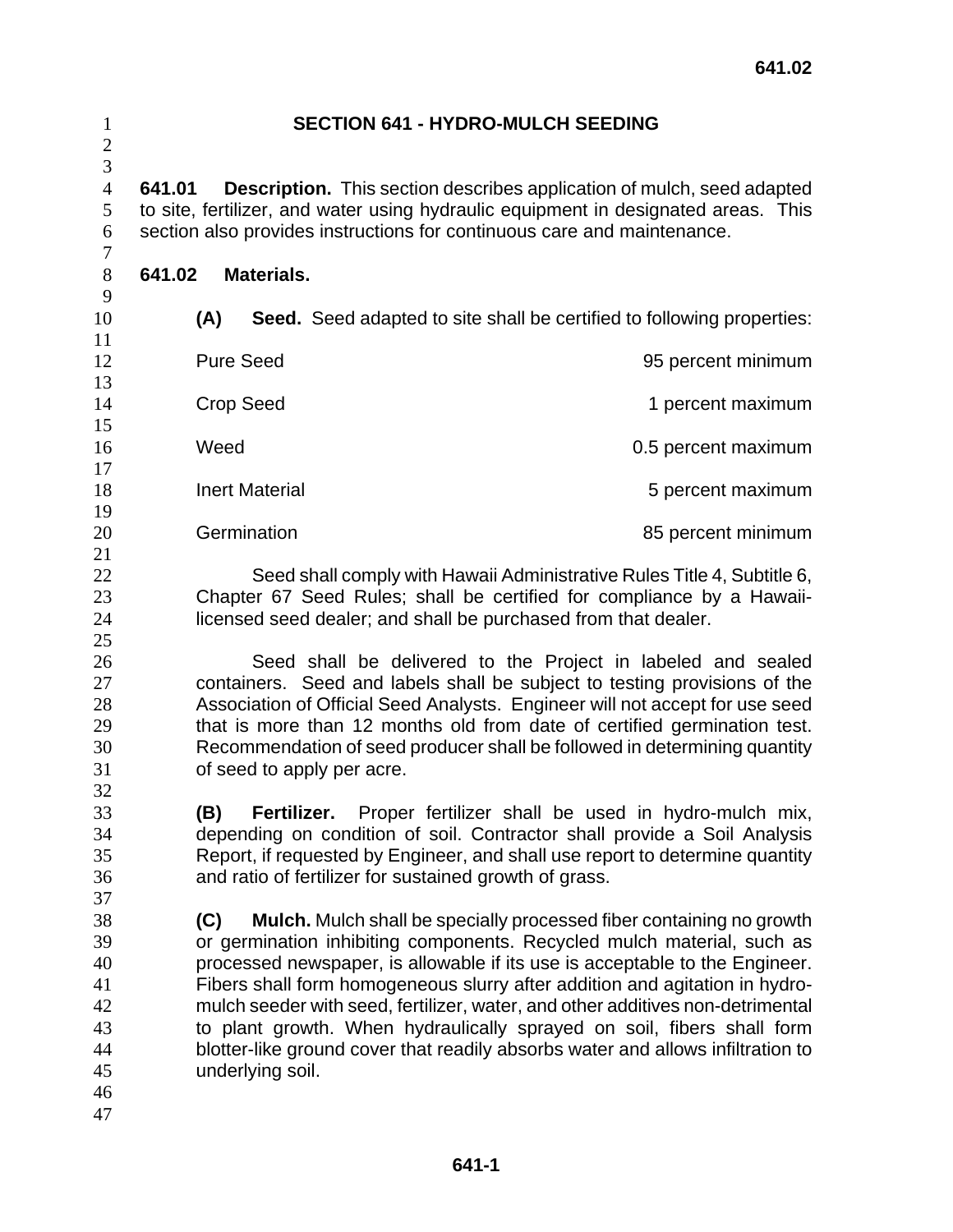**641.02** 

- **(D) Soil and Mulch Tackifier.** Tackifier used with mulch shall be hydrocolloidal, organic, or anionic polyacrylamide.
- **(1) Hydrocolloidal Tackifier.** Hydrocolloidal tackifier shall be formulated for use with hydraulically planted grass seed or stolons, alone or in combination with fertilizer, wood fiber mulch, and other additives acceptable to Engineer. Tackifier shall consist of at least three different but complementary hydrocolloids, two of which shall be Glactomannan and Plantago Ovata. Latter component shall have muciloid content of at least 85 percent.
- Tackifier shall be applied at rate of 80 pounds per acre, shall be pH stable with fertilizer, and shall hydrate and disperse in mixing tank with water and other materials to form homogeneous slurry. Tackifier shall leave loose, chain-like stabilizing film on surface of soil, allow moisture to percolate into soil during seed germination and seedling growth, and break itself down through microbial action. Tackifier shall not inhibit plant germination or growth.
- **(2) Organic Tackifier.** Organic tackifier shall be starch-based tackifier formulated for use with conventional mulches. Active ingredient in tackifier shall be 100 percent derived from plant starch.
- Dry powder tackifier shall be blended with insolubilizer. After blending and mixing with water, tackifier shall swell, become sticky, and be suitable for use during heavy rain. Tackifier shall be applied at rate of 80 pounds per acre. Emulsion shall cure on surface of soil and become insoluble. Tackifier shall not inhibit plant germination or growth.
- **(3) Anionic Polyacrylamide Tackifier.** Anionic Polyacrylamide tackifier shall be specifically formulated for hydroseeding and erosion/sediment control. Anionic Polyacrylamide tackifier shall consist of 90 percent or greater sodium acylate/acrylamide copolymer. Anionic Polyacrylamide tackifier must be anionic with a charge density 83 683 of 8 to 35 percent by weight and have a molecular weight of 6 to 24 Mg/mole. Mixture must be non-combustible.
- Must be accompanied by MSDS and toxicity information from manufacturer that the Anionic Polyacrylamide tackifier and any required additives are non-toxic to aquatic biota. Cationic Polyacrylamide is strictly not allowed.
- Anionic Polyacrylamide tackifier shall be applied at rate of 3 to 5 pounds per acre. Anionic Polyacrylamide tackifier shall be mixed in accordance with all Occupational Safety and Health Adminstration (OSHA) MSDS requirements and the manufacturer's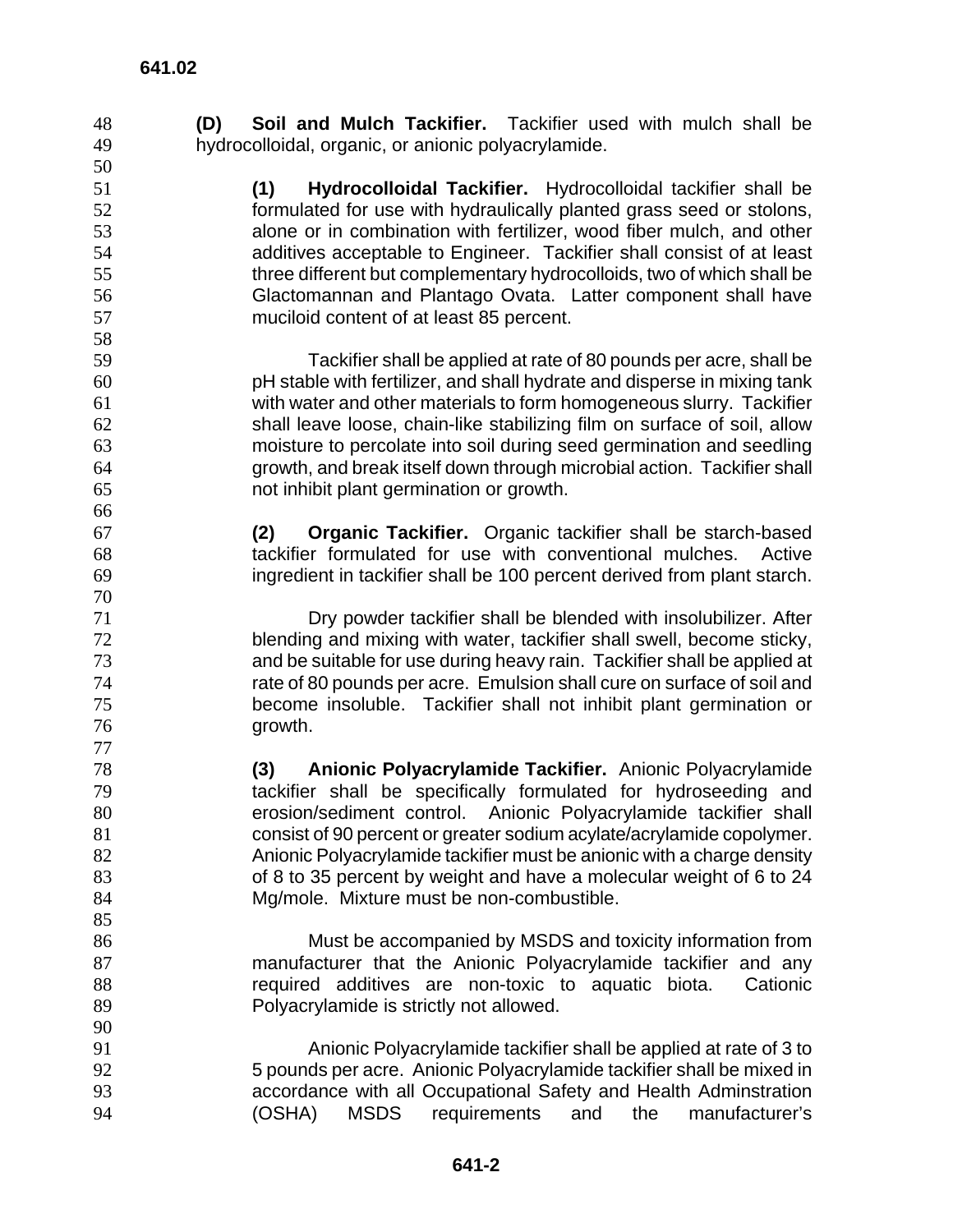recommendations for the specified use conforming to all Federal, State and local laws, ordinances, rules and regulations.

**641.03 Construction.**

**(A) Seeding.** Apply seeded mulch within two days after completion of slopes or portion of slope when exposed face attains height of 15 feet. Notify Engineer not less than 24 hours ahead of hydro-mulch seeding operation. Do not hydro-mulch until the Engineer inspects and accepts areas for planting. 

Engineer will inspect slopes to ensure that surface and subsurface water are properly collected and disposed of and areas to be planted are protected from erosion. Upon Engineer's acceptance for planting, begin hydro-mulch seeding of slopes. Acceptance for planting does not relieve Contractor of responsibility for repair of slope damage until grassed areas are acceptable to Engineer in accordance with Subsection 641.03 (D) - Acceptance.

 

Place seeded mulch evenly and completely over ground in one application at minimum rate of 1,500 pounds of mulch per acre. Use Engineer-accepted hydro-mulch seeder with built-in agitation system and operating capacity sufficient for uniform mixing until slurry is pumped out of 118 tank. Equip seeder with distribution and discharge lines large enough to prevent stoppage, and hydraulic discharge spray nozzles that provide uniform distribution of slurry.

122 In areas that are inaccessible to hydro-mulch seeder, plant by hand methods acceptable to Engineer.

When hydro-mulch seeding is done in conjunction with erosion control matting, install erosion control matting to completion and follow with hydro-mulching within 24 hours.

Water immediately after planting to moisten soil and mulch. Continue watering as necessary to ensure proper germination and growth. Water in a way that will prevent erosion, using equipment that will not damage planted areas. Replace watering equipment that causes erosion or runoff. 

If there is slope erosion or movement of silt, remove displaced material immediately. Restore areas that are eroded to depth greater than 136 two inches of original grade or width greater than three inches.

**(B) Planting Period.** Begin planting period immediately after seeding area is accepted by Engineer. If area has mixture of trees, shrubs, and grass, do not start planting period until all trees, shrubs, and grass have been planted. If only grass is planted, during planting period provide 95 percent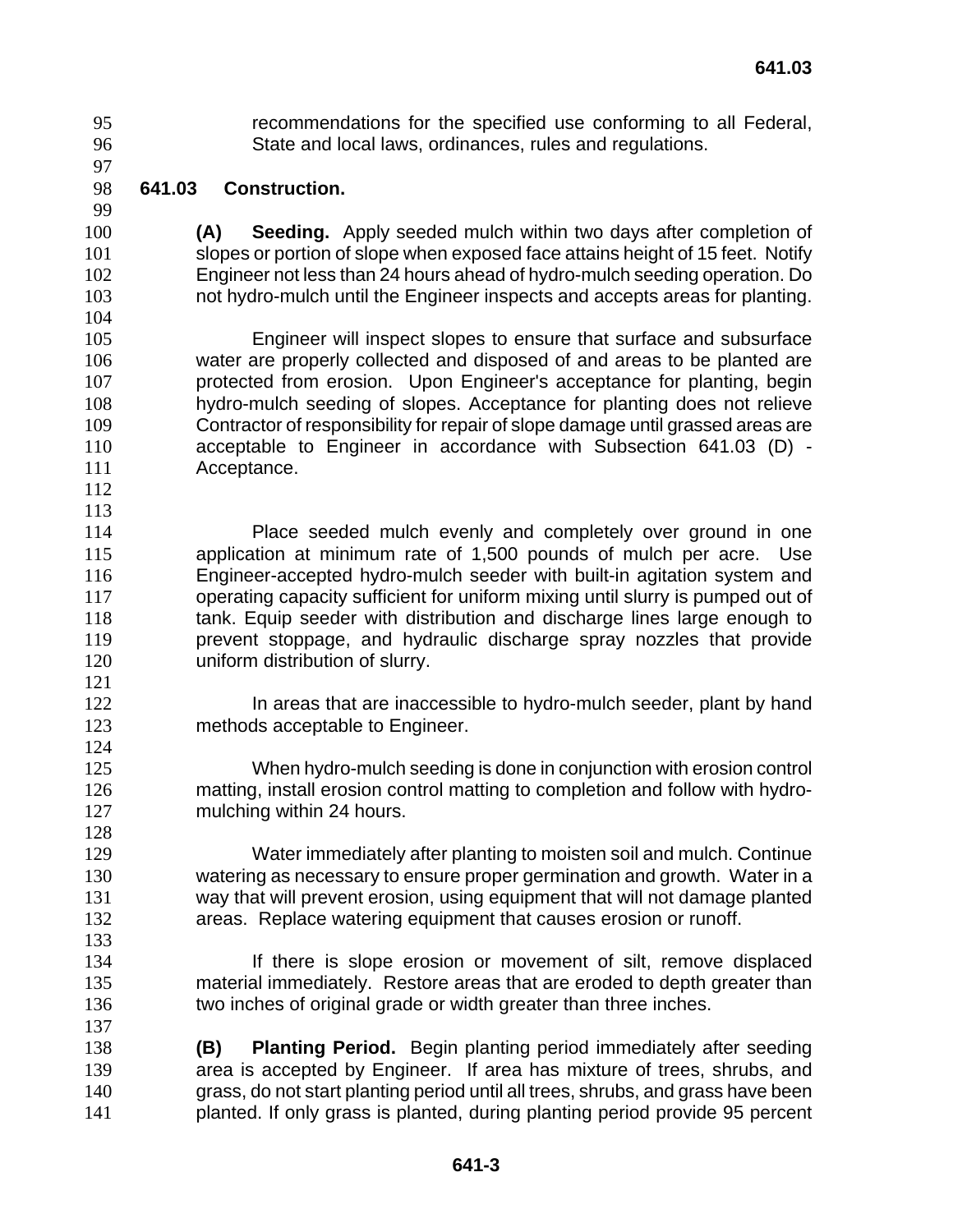**641.03** 

coverage with 5-inch tall healthy grass within 90 days. Reseed areas after 30 days that do not show satisfactory growth in accordance with Subsection 641.03(A) - Seeding until Engineer determines there is satisfactory growth.

**(C) Plant Establishment.** Plant establishment period is nine months after completion date of planting period acceptable to Engineer. During plant establishment period, water, fertilize, weed, and mow grass when grass reaches average height of three inches. Replace grass Engineer considers unsuitable or sick. Remove and dispose of trash and debris. Provide insect and disease protection and control.

- In addition to fertilizer that is applied during initial hydro-mulch seeding, fertilize plantings at least four times during plant establishment period. Fertilize at rate of not less than 300 pounds per acre per application. Interval between fertilizations shall not be closer than 2-1/2 months. Notify Engineer 24 hours before applying fertilizer.
- Engineer will credit Contractor with plant establishment days when work is done in accordance with contract documents and when Engineer determines that no work is required, regardless of whether Contractor actually performs plant establishment work. Engineer will not credit Contractor with plant establishment days when Engineer determines that work is necessary but Contractor fails to adequately perform plant establishment work.
- **(D) Acceptance.** Engineer will base acceptance of planted areas on 98 percent coverage with healthy, well-established grass, at least three inches 169 tall, at end of plant establishment period. No 100 square foot area shall show more than two square feet of bare earth. Mow grass before requesting acceptance.
- **641.04 Measurement.** Hydro-mulch seeding will be paid on a lump sum basis. Measurement for payment will not apply.
- **641.05 Payment.** Engineer will pay for the accepted hydro-mulch seeding on a contract lump sum basis. Payment will be full compensation for work prescribed in 178 this section and contract documents.
- 
- Engineer will pay for the following pay item when included in proposal schedule:

| 183<br>184 | Pay Item            | <b>Pay Unit</b>                                                            |
|------------|---------------------|----------------------------------------------------------------------------|
| 185        | Hydro-mulch Seeding | Lump Sum                                                                   |
| 186<br>187 |                     | The Engineer will allow partial payment of hydro-mulch seeding as follows: |
| 188        |                     |                                                                            |